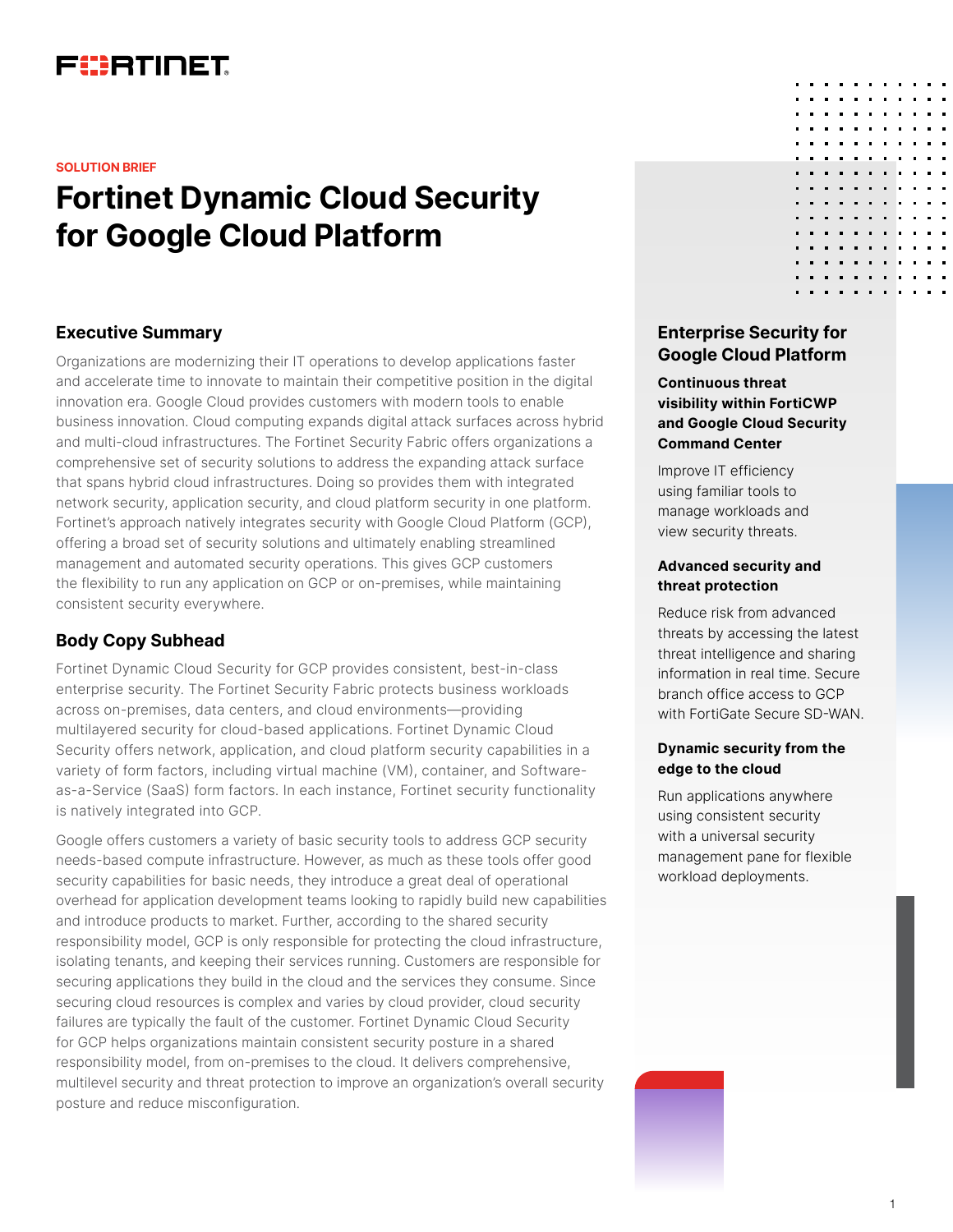# **Expanding Threat Landscape**

A multi-cloud strategy is being adopted by 84% of enterprises in efforts to reduce exposure to single sourcing and overpayment. Organizations are using hybrid-cloud infrastructure for flexibility in modernizing existing applications.1 Google's Anthos extends Google compute services to on-premises data centers and edge locations. Anthos is built on open-source technology and enables application modernization consistently between on-premises and cloud environments. Google's leadership to open standards like Kubernetes container orchestration enables business innovation and pricing to optimize cloud spend, combining the best of on-premises and public cloud compute capabilities. Fortinet Dynamic Cloud Security provides continuous security from on-premises to multiple clouds to protect GCP users.

# **How the Security Fabric Complements Google Cloud Security**

The Fortinet Security Fabric offers multilayer protection and operational benefits for securing business workloads across onpremises, data center, and cloud environments. Key capabilities of the Fortinet Security Fabric for Google Cloud include:

#### <sup>n</sup> **Single-pane control and management**

Both cloud and on-premises Fortinet Security Fabric resources can be managed from GCP. This simplicity helps eliminate human errors while reducing the time burden on limited IT resources.

## <sup>n</sup> **Cloud-native visibility and control**

Reduce misconfiguration using centrally managed security from within FortiCWP cloud workload protection (CWP). Minimize the time burden on limited IT resources by viewing threats and developing reports directly from within FortiCWP.

## ■ Protection from zero-day attacks

Secure applications from the edge to the cloud with access to the latest threat intelligence to provide highly scalable zeroday attack protection that is fully integrated into GCP. FortiGuard Labs global security research team has over 215 dedicated experts. Artificial intelligence (AI) and machine learning (ML) systems gather and analyze over 100 billion security events daily.

#### <sup>n</sup> **Compliance ready**

Obtain insights with actionable instant security reports on targeted attacks. Meet compliance regulations for industry standards such as Payment Card Industry Data Security Standard (PCI DSS), Health Insurance Portability and Accountability Act (HIPAA), as well as data privacy laws such as the European Union's General Data Protection Regulation (GDPR).

# **Protect the Full Attack Spectrum**

Fortinet breaks down the walls that inhibit security visibility and management between and across on-premises and cloud environments. The different solutions that comprise the Fortinet Security Fabric for Google Cloud are designed to improve an organization's security posture and increase end-user confidence in Google cloud environments.

They are also available via flexible procurement options:

#### **E** Bring-your-own-License (BYOL)

Licenses purchased from a Fortinet channel partner for different products are transferrable across platforms.

## <sup>n</sup> **PAYG**

Fortinet solutions like FortiGate next-general firewall (NGFW) and FortiWeb Cloud WAF-as-a-Service (WAFaaS) can be consumed using a pay-as-you-go (PAYG) on-demand usage model from the Google Cloud Marketplace.

The following products are available as part of the Fortinet Security Fabric for Google Cloud:

## **FortiGate NGFW (BYOL, PAYG)**

Delivers the industry's best threat protection capability sets to defend against advanced known and unknown cyberattacks. Using APIs, FortiGate is infrastructure aware, enabling the configuration of high-availability (HA) environments automatically to create failover scenarios.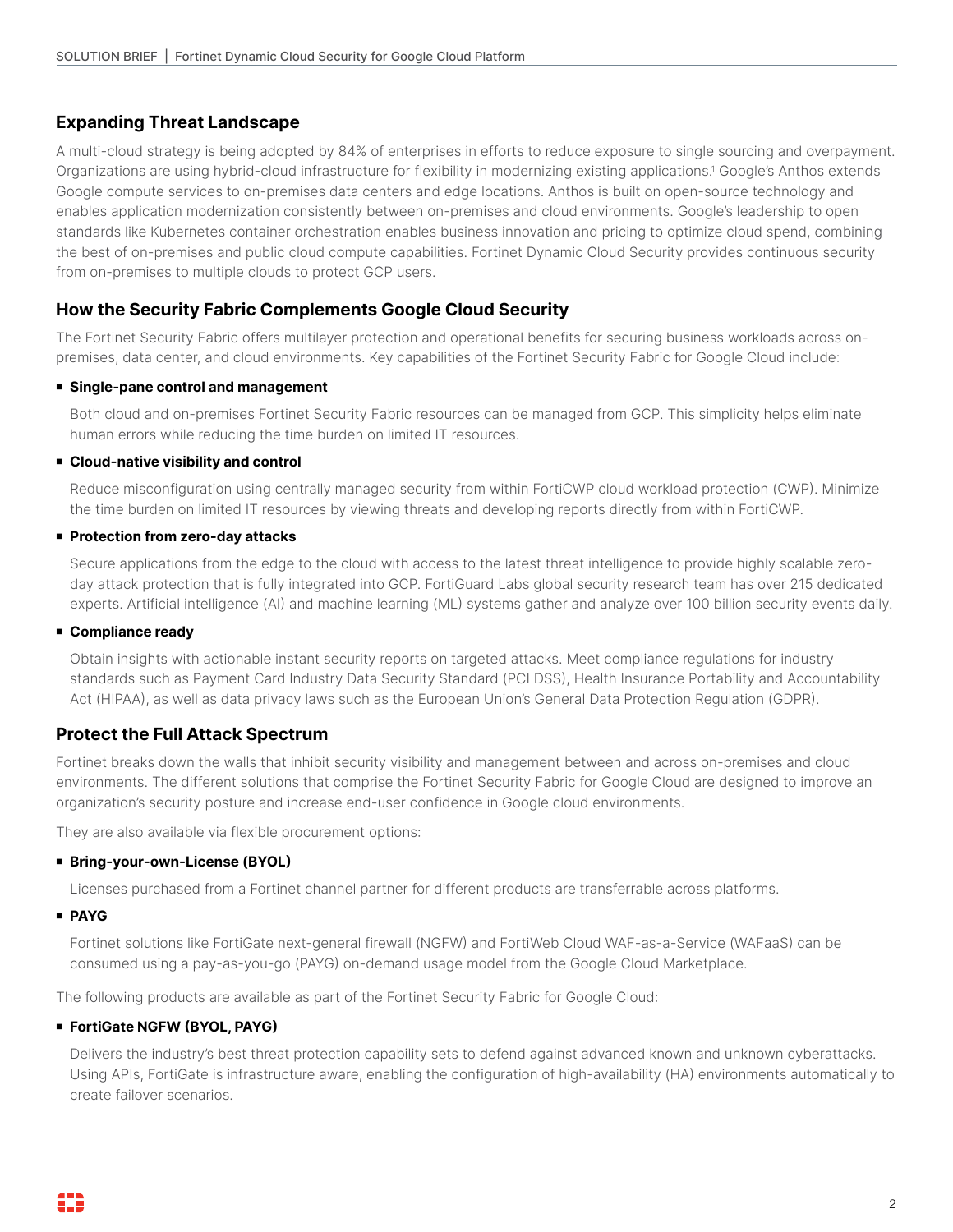#### <sup>n</sup> **FortiWeb Cloud WAF-as-a-Service (SaaS PAYG)**

Delivers security using a SAS-based web application firewall (WAF) that protects public cloud hosted web applications from the OWASP Top 10, zero-day threats, and other application layer attacks.

#### <sup>n</sup> **FortiWeb (BYOL)**

Protects web applications from attacks that target known and unknown vulnerabilities. FortiWeb is the first ML-enabled WAF that reduces false positives and implements an effective security posture.

## **FortiManager (BYOL)**

Fortinet provides single-pane-of-glass management and policy controls across the extended enterprise for insight into networkwide, traffic-based threats. This includes features to contain advanced attacks as well as scalability to manage up to 10,000 Fortinet devices.

## **FortiAnalyzer (BYOL)**

This solution collects, analyzes, and correlates data from Fortinet products for increased visibility and robust security alert information. When combined with the FortiGuard Indicators of Compromise (IOC) Service, it also provides a prioritized list of compromised hosts to allow for rapid action.

## <sup>n</sup> **FortiCWP (BYOL)**

FortiCWP offers a cloud-native cloud workload protection (CWP) service designed for mitigating cloud platform configurationrelated risks, monitoring cloud account activity for suspicious behaviors, and helping organizations prevent threats and maintain compliance. It provides insights into infrastructure, user behavior, and data stored in the cloud with reporting tools..

## <sup>n</sup> **FortiADC (BYOL)**

FortiADC optimizes application performance using unmatched load balancing and web security. It provides global server load balancing, link load balancing, and user authentication to deliver availability, performance, and security for enterprise applications.

## <sup>n</sup> **Fabric Connectors**

Fabric Connectors enable open integration of the Fortinet Security Fabric to automate firewall and network security insertion into GCP with multiple existing components within a customer's ecosystem. It also allows for the integration of security intelligence services from GCP.

# **Reference Architecture**